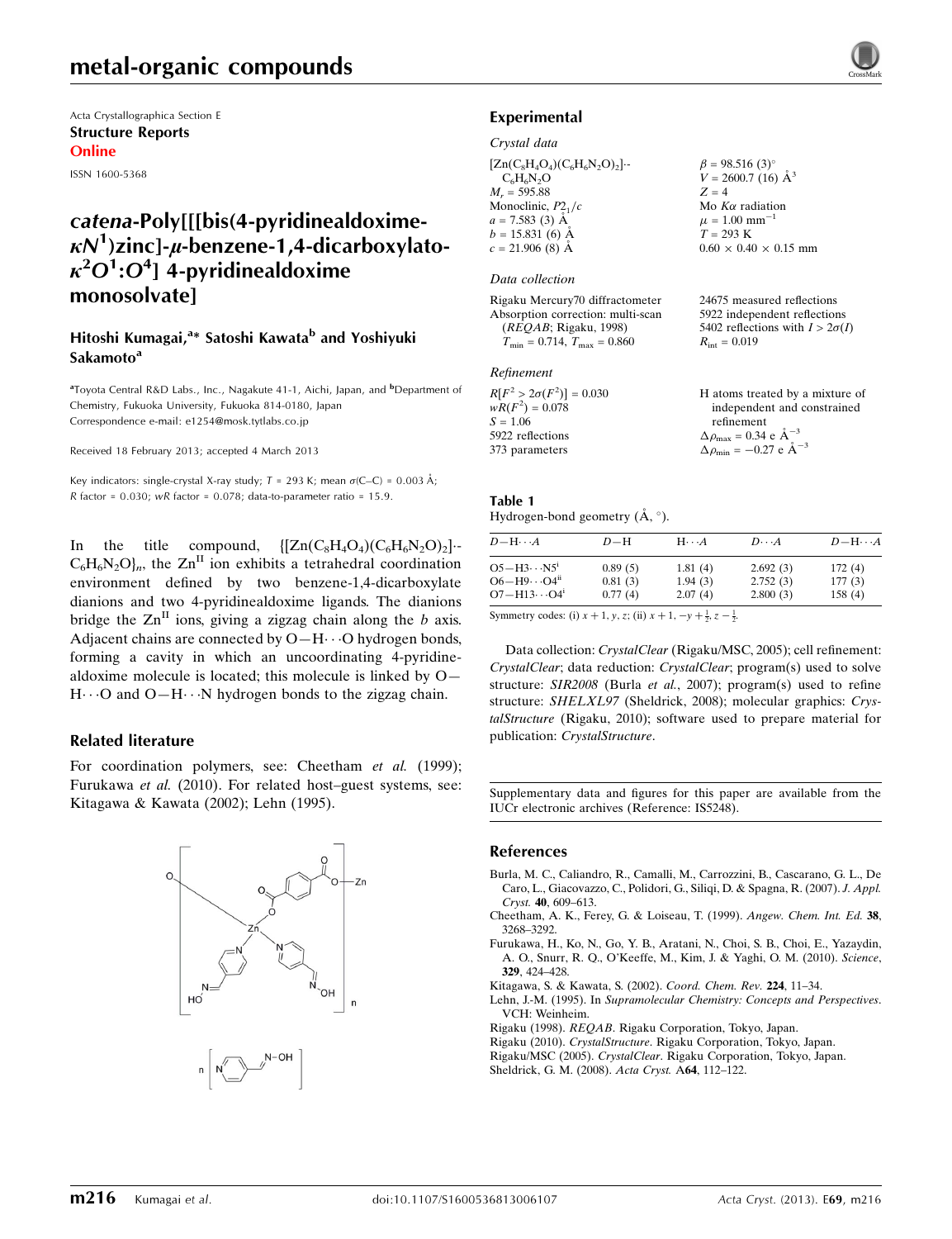# **supporting information**

*Acta Cryst.* (2013). E**69**, m216 [doi:10.1107/S1600536813006107]

# *catena***-Poly[[[bis(4-pyridinealdoxime-***κN***<sup>1</sup> )zinc]-***µ***-benzene-1,4-dicarboxylato***κ***2** *O***<sup>1</sup> :***O***<sup>4</sup> ] 4-pyridinealdoxime monosolvate]**

# **Hitoshi Kumagai, Satoshi Kawata and Yoshiyuki Sakamoto**

## **S1. Comment**

The design and synthesis of coordination polymers (CPs) have received considerable attention in recent years due to potential applications for magnetic materials, sorption and host–guest materials (Cheetham *et al.*, 1999; Furukawa *et al.*, 2010; Lehn, 1995). Intermolecular interactions, such as coordination bonding, hydrogen bonding and van der Waals forces, have been used to produce such network materials. Among them, hydrogen bonding interaction is an important interaction to realize self-assemblies of molecules with novel properties such as proton-transfer-mediated electron transfer, non-linear optics and thermochromic properties of crystalline forms. We have focused on the synthesis and characterization of one-dimensional coordination polymers as host materials and have found a number of host–guest systems using hydrogen bonding interactions (Kitagawa & Kawata, 2002). Here we report synthesis and single-crystal structure of a new one-dimensional coordination polymer which consists of tetrahedral Zn(II) ion, 1,4-benzenedicarboxylate as a bridging ligand and 4-pyridineoxime (4-pyNOH) as terminal ligands. Two types of 4-pyridinealdoxime are found in the crystal. One is uncoordinated and the other 4-pyNOH coordinates to  $Zn(II)$  ion. Uncoordinated 4-pyNOH molecules are stabilized by intermolecular hydrogen bonds in the cavity formed by hydrogen bonds between chains.

## **S2. Experimental**

An aqueous solution (5 ml) of zinc nitrate hexahydrate (0.29 g) was transferred to a glass tube, then an ethanol-water mixture (5 ml) of terephthalic acid (0.17 g), NaOH (0.08 g) and 4-pyNOH (0.24 g) was poured into the glass tube without mixing the two solutions. Colorless crystals began to form at ambient temperature in 2 months. One of these crystals was used for X-ray crystallography.

## **S3. Refinement**

Hydrogen atoms bonded to carbon atoms were introduced at the positions calculated theoretically and treated with riding models with  $U_{iso}(H) = 1.2U_{eq}(C)$ . Other hydrogen atoms (H3, H9, H13) were located in a Fourier difference map and refined freely  $[O-H = 0.77 (4) - 0.89 (5)$  Å].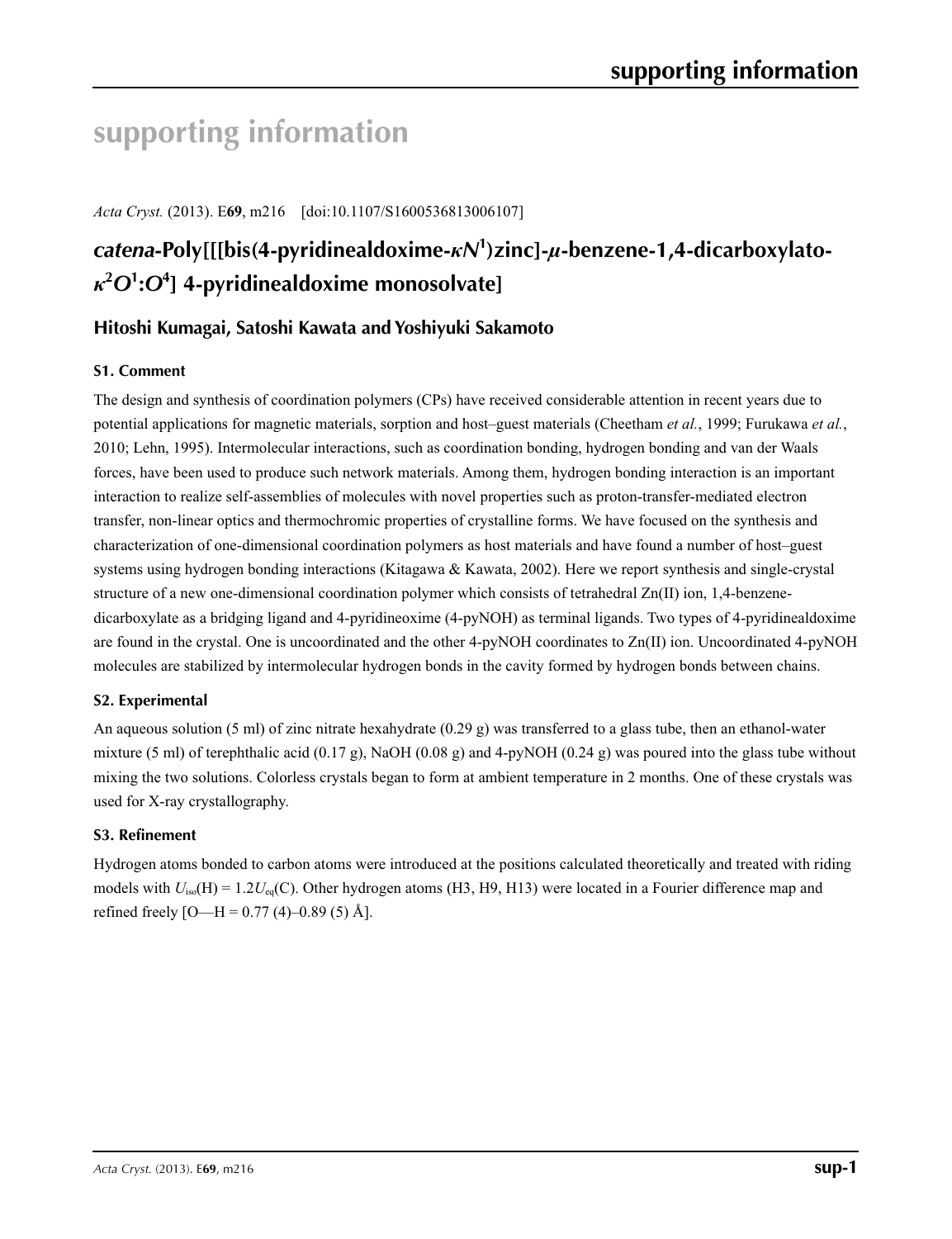

# **Figure 1**

View of the title compound with atomic numbering scheme. Hydrogen atoms are omitted for clarity.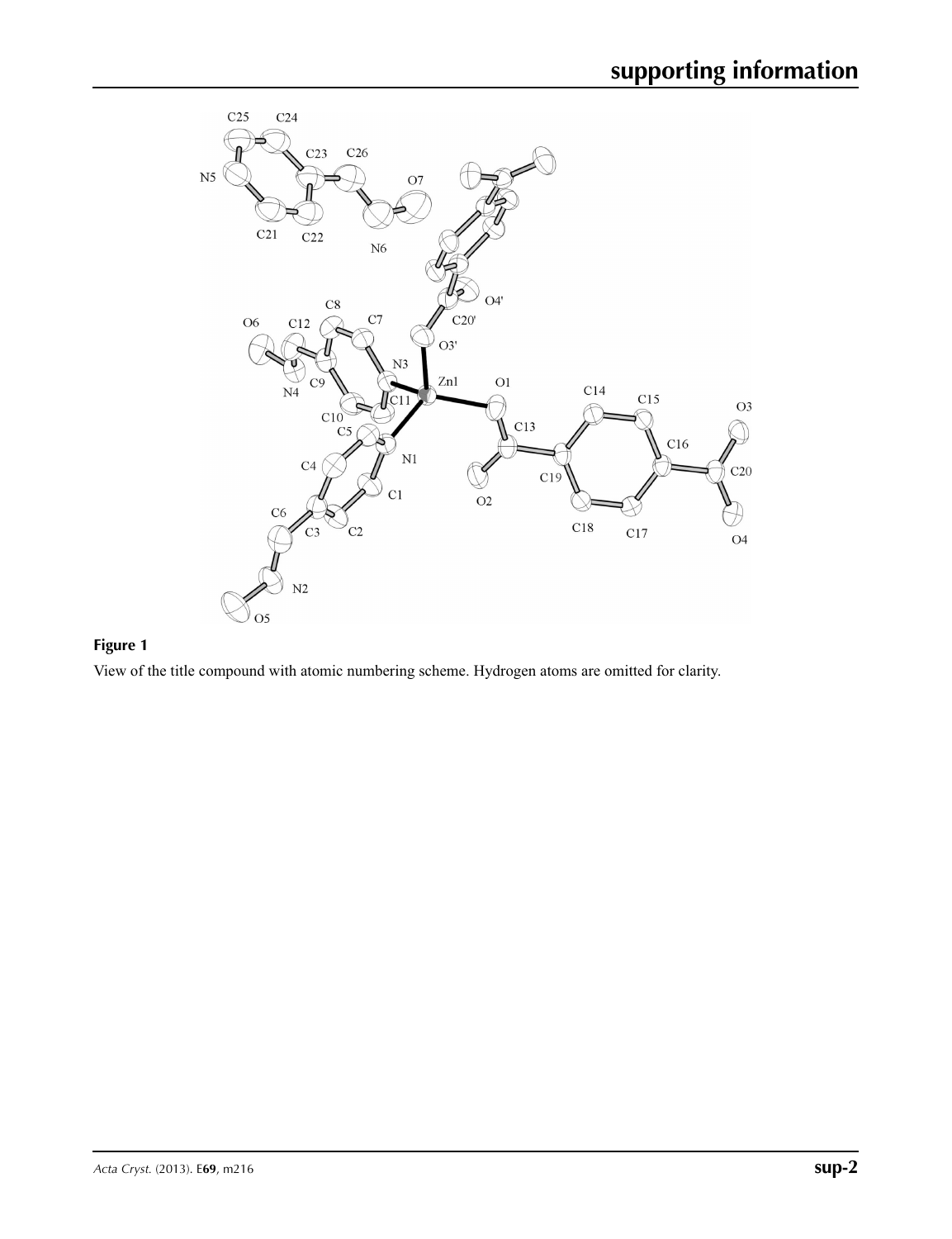

## **Figure 2**

Hydrogen bonding interactions between chains (blue and red) and intercalated 4-pyNOH molecules. Hydrogen atoms and hydrogen bonding interactions are shown as purple color and dashed line, respectively.

# *catena***-Poly[[[bis(4-pyridinealdoxime-***κN***<sup>1</sup> )zinc]-***µ***-benzene-1,4-dicarboxylato-***κ***<sup>2</sup>** *O***<sup>1</sup> :***O***<sup>4</sup> ] 4-pyridinealdoxime monosolvate]**

## *Crystal data*

| $[Zn(C_8H_4O_4)(C_6H_6N_2O)_2]$ <sup>-</sup> C <sub>6</sub> H <sub>6</sub> N <sub>2</sub> O<br>$M_r = 595.88$<br>Monoclinic, $P2_1/c$<br>Hall symbol: -P 2ybc<br>$a = 7.583(3)$ Å<br>$b = 15.831(6)$ Å<br>$c = 21.906(8)$ Å<br>$\beta$ = 98.516 (3) <sup>o</sup><br>$V = 2600.7(16)$ Å <sup>3</sup><br>$Z=4$ | $F(000) = 1224.00$<br>$D_x = 1.522$ Mg m <sup>-3</sup><br>Mo Ka radiation, $\lambda = 0.71070$ Å<br>Cell parameters from 5655 reflec<br>$\theta$ = 3.0–27.5°<br>$\mu = 1.00$ mm <sup>-1</sup><br>$T = 293 \text{ K}$<br>Platelet, colorless<br>$0.60 \times 0.40 \times 0.15$ mm |
|--------------------------------------------------------------------------------------------------------------------------------------------------------------------------------------------------------------------------------------------------------------------------------------------------------------|----------------------------------------------------------------------------------------------------------------------------------------------------------------------------------------------------------------------------------------------------------------------------------|
| Data collection                                                                                                                                                                                                                                                                                              |                                                                                                                                                                                                                                                                                  |
| Rigaku Mercury70<br>diffractometer<br>Detector resolution: $7.314$ pixels mm <sup>-1</sup><br>$\omega$ scans<br>Absorption correction: multi-scan<br>( <i>REQAB</i> ; Rigaku, 1998)                                                                                                                          | 5922 independent reflections<br>5402 reflections with $F^2 > 2\sigma(F^2)$<br>$R_{\text{int}} = 0.019$<br>$\theta_{\rm max} = 27.5^{\circ}$<br>$h = -9 \rightarrow 9$<br>$k = -20 \rightarrow 20$                                                                                |

 $T_{\text{min}} = 0.714, T_{\text{max}} = 0.860$ 24675 measured reflections tions

*l* = −28→28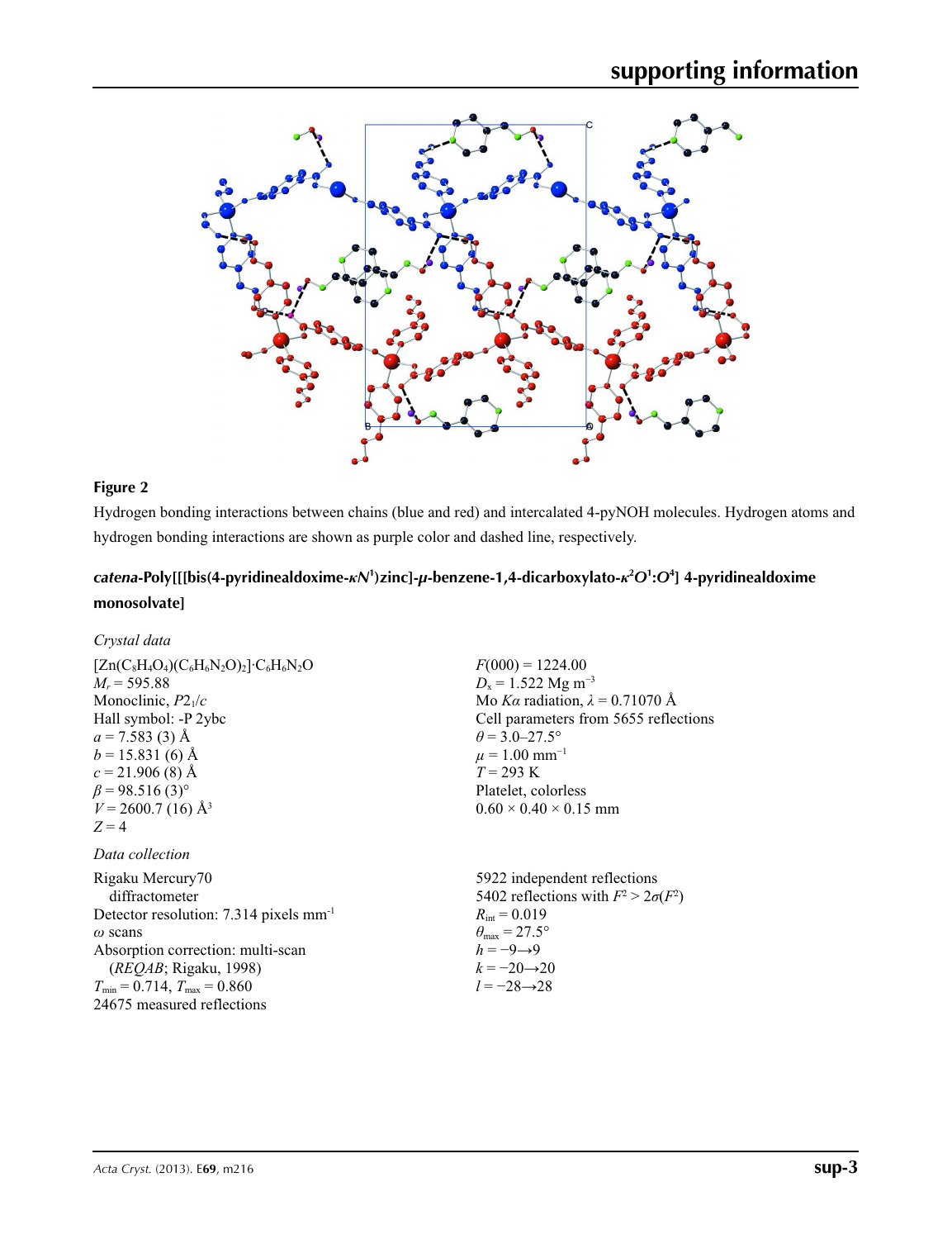*Refinement*

| Refinement on $F^2$                             | Secondary atom site location: difference Fourier  |
|-------------------------------------------------|---------------------------------------------------|
| $R[F^2 > 2\sigma(F^2)] = 0.030$                 | map                                               |
| $wR(F^2) = 0.078$                               | Hydrogen site location: inferred from             |
| $S = 1.06$                                      | neighbouring sites                                |
| 5922 reflections                                | H atoms treated by a mixture of independent       |
| 373 parameters                                  | and constrained refinement                        |
| 0 restraints                                    | $w = 1/[\sigma^2(F_0^2) + (0.0395P)^2 + 0.8505P]$ |
| Primary atom site location: structure-invariant | where $P = (F_0^2 + 2F_c^2)/3$                    |
| direct methods                                  | $(\Delta/\sigma)_{\text{max}} = 0.002$            |
|                                                 | $\Delta\rho_{\text{max}} = 0.34 \text{ e A}^{-3}$ |
|                                                 | $\Delta\rho_{\rm min} = -0.27$ e Å <sup>-3</sup>  |

## *Special details*

**Refinement**. Refinement was performed using all reflections. The weighted *R*-factor (*wR*) and goodness of fit (*S*) are based on  $F^2$ . *R*-factor (gt) are based on *F*. The threshold expression of  $F^2 > 2.0 \sigma(F^2)$  is used only for calculating *R*-factor (gt).

*Fractional atomic coordinates and isotropic or equivalent isotropic displacement parameters (Å<sup>2</sup>)* 

|                | $\boldsymbol{x}$ | $\mathcal{Y}$ | $\boldsymbol{Z}$ | $U_{\text{iso}}$ */ $U_{\text{eq}}$ |  |
|----------------|------------------|---------------|------------------|-------------------------------------|--|
| Zn1            | $-0.06451(2)$    | 0.622158(11)  | 0.714672(8)      | 0.03146(7)                          |  |
| O <sub>1</sub> | $-0.21883(16)$   | 0.54529(7)    | 0.74818(6)       | 0.0431(3)                           |  |
| O2             | 0.00514(16)      | 0.45411(8)    | 0.76070(7)       | 0.0509(4)                           |  |
| O <sub>3</sub> | $-0.79388(15)$   | 0.22499(7)    | 0.79980(6)       | 0.0421(3)                           |  |
| <b>O4</b>      | $-0.58272(17)$   | 0.16416(8)    | 0.86719(6)       | 0.0474(3)                           |  |
| O <sub>5</sub> | 0.9256(2)        | 0.74280(12)   | 0.91104(8)       | 0.0654(5)                           |  |
| O <sub>6</sub> | 0.3534(2)        | 0.50254(9)    | 0.39196(7)       | 0.0525(4)                           |  |
| O <sub>7</sub> | 0.4650(4)        | 0.24025(15)   | 0.98388(10)      | 0.0887(7)                           |  |
| N1             | 0.15225(17)      | 0.66275(8)    | 0.77281(6)       | 0.0339(3)                           |  |
| N2             | 0.7742(2)        | 0.70378(11)   | 0.88055(7)       | 0.0503(4)                           |  |
| N <sub>3</sub> | 0.02911(17)      | 0.59469(8)    | 0.63468(6)       | 0.0330(3)                           |  |
| N <sub>4</sub> | 0.30194(19)      | 0.49616(9)    | 0.45026(7)       | 0.0415(4)                           |  |
| N <sub>5</sub> | 0.1156(3)        | 0.60383(14)   | 0.94885(9)       | 0.0614(5)                           |  |
| N <sub>6</sub> | 0.3640(3)        | 0.30885(14)   | 0.95959(9)       | 0.0680(5)                           |  |
| C1             | 0.2999(3)        | 0.61485(10)   | 0.78018(9)       | 0.0417(4)                           |  |
| C2             | 0.4614(3)        | 0.64161(11)   | 0.81024(9)       | 0.0427(4)                           |  |
| C <sub>3</sub> | 0.4744(3)        | 0.72219(11)   | 0.83570(7)       | 0.0381(4)                           |  |
| C <sub>4</sub> | 0.3214(3)        | 0.77116(11)   | 0.82951(8)       | 0.0407(4)                           |  |
| C <sub>5</sub> | 0.1641(3)        | 0.74000(10)   | 0.79765(8)       | 0.0376(4)                           |  |
| C6             | 0.6445(3)        | 0.75430(13)   | 0.86763(9)       | 0.0491(5)                           |  |
| C7             | $-0.0049(3)$     | 0.65017(10)   | 0.58845(8)       | 0.0369(4)                           |  |
| C8             | 0.0624(3)        | 0.64167(11)   | 0.53383(8)       | 0.0409(4)                           |  |
| C9             | 0.1692(3)        | 0.57299(10)   | 0.52502(8)       | 0.0376(4)                           |  |
| C10            | 0.2016(3)        | 0.51452(11)   | 0.57240(8)       | 0.0414(4)                           |  |
| C11            | 0.1296(3)        | 0.52711(11)   | 0.62583(8)       | 0.0405(4)                           |  |
| C12            | 0.2375(3)        | 0.56456(12)   | 0.46607(9)       | 0.0474(5)                           |  |
| C13            | $-0.2764(2)$     | 0.41148(9)    | 0.78608(7)       | 0.0318(3)                           |  |
| C14            | $-0.4586(2)$     | 0.42012(9)    | 0.76680(8)       | 0.0356(4)                           |  |
| C15            | $-0.5772(2)$     | 0.36017(10)   | 0.78215(8)       | 0.0357(4)                           |  |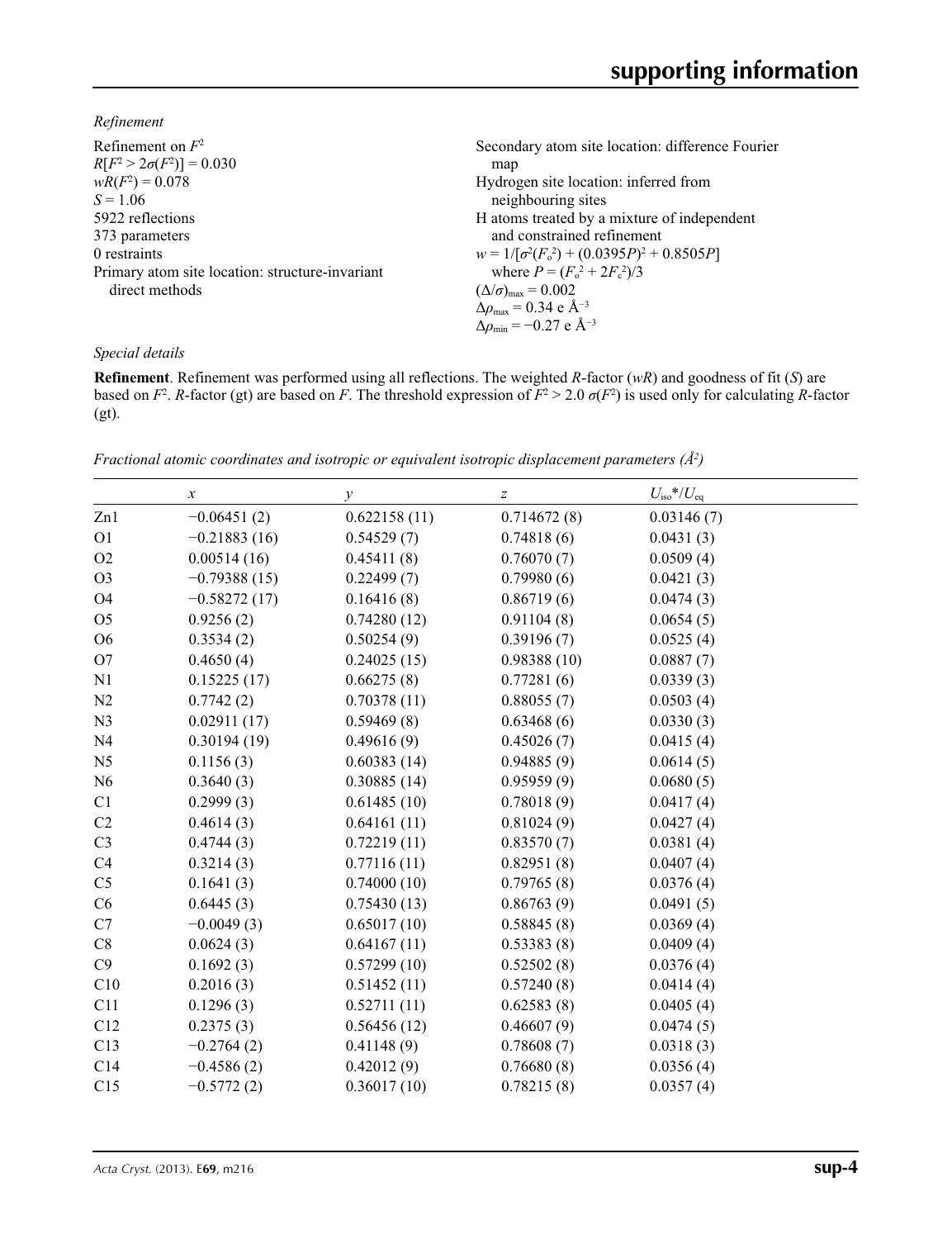| C16             | $-0.5140(2)$ | 0.29122(9)  | 0.81793(7)  | 0.0314(3)     |
|-----------------|--------------|-------------|-------------|---------------|
| C17             | $-0.3329(2)$ | 0.28438(10) | 0.83923(8)  | 0.0363(4)     |
| C18             | $-0.2141(2)$ | 0.34347(10) | 0.82278(8)  | 0.0359(4)     |
| C19             | $-0.1499(2)$ | 0.47331(10) | 0.76378(7)  | 0.0344(4)     |
| C20             | $-0.6376(2)$ | 0.22133(9)  | 0.83015(8)  | 0.0348(4)     |
| C21             | 0.1206(3)    | 0.54202(17) | 0.90740(10) | 0.0629(6)     |
| C22             | 0.2009(3)    | 0.46555(16) | 0.92026(9)  | 0.0603(6)     |
| C23             | 0.2809(3)    | 0.44822(15) | 0.98042(9)  | 0.0547(5)     |
| C <sub>24</sub> | 0.2726(3)    | 0.51129(17) | 1.02396(10) | 0.0637(6)     |
| C <sub>25</sub> | 0.1912(3)    | 0.58644(18) | 1.00653(11) | 0.0670(7)     |
| C <sub>26</sub> | 0.3730(4)    | 0.36927(16) | 0.99751(10) | 0.0631(6)     |
| H1              | 0.2921       | 0.5605      | 0.7640      | $0.0500*$     |
| H2              | 0.5607       | 0.6065      | 0.8136      | $0.0512*$     |
| H <sub>3</sub>  | 0.990(6)     | 0.699(3)    | 0.9271(18)  | $0.131(15)^*$ |
| H <sub>4</sub>  | 0.3247       | 0.8249      | 0.8468      | $0.0488*$     |
| H <sub>5</sub>  | 0.0629       | 0.7739      | 0.7933      | $0.0451*$     |
| H <sub>6</sub>  | 0.6572       | 0.8111      | 0.8783      | $0.0590*$     |
| H7              | $-0.0770$    | 0.6964      | 0.5934      | $0.0443*$     |
| H <sub>8</sub>  | 0.0364       | 0.6819      | 0.5029      | $0.0490*$     |
| H9              | 0.376(4)     | 0.4540(18)  | 0.3841(12)  | $0.075(9)$ *  |
| H10             | 0.2715       | 0.4672      | 0.5682      | $0.0497*$     |
| H11             | 0.1514       | 0.4871      | 0.6571      | $0.0485*$     |
| H12             | 0.2331       | 0.6109      | 0.4398      | $0.0568*$     |
| H13             | 0.456(5)     | 0.208(3)    | 0.9572(16)  | $0.105(13)*$  |
| H14             | $-0.5012$    | 0.4668      | 0.7433      | $0.0427*$     |
| H15             | $-0.6987$    | 0.3660      | 0.7685      | $0.0429*$     |
| H17             | $-0.2909$    | 0.2396      | 0.8648      | $0.0436*$     |
| H18             | $-0.0926$    | 0.3376      | 0.8364      | $0.0431*$     |
| H21             | 0.0658       | 0.5518      | 0.8672      | $0.0755*$     |
| H <sub>22</sub> | 0.2023       | 0.4255      | 0.8892      | $0.0723*$     |
| H <sub>24</sub> | 0.3222       | 0.5025      | 1.0649      | $0.0764*$     |
| H25             | 0.1883       | 0.6278      | 1.0365      | $0.0804*$     |
| H <sub>26</sub> | 0.4388       | 0.3632      | 1.0366      | $0.0757*$     |
|                 |              |             |             |               |

*Atomic displacement parameters (Å2 )*

|                | $U^{11}$    | $I^{22}$    | $\mathcal{L}^{\beta 3}$ | $U^{12}$     | $U^{13}$      | $L^{23}$     |
|----------------|-------------|-------------|-------------------------|--------------|---------------|--------------|
| Zn1            | 0.02747(10) | 0.02856(10) | 0.03936(11)             | 0.00125(6)   | 0.00831(7)    | 0.00241(7)   |
| O <sub>1</sub> | 0.0429(7)   | 0.0306(6)   | 0.0598(8)               | $-0.0038(5)$ | 0.0205(6)     | 0.0039(5)    |
| O <sub>2</sub> | 0.0326(6)   | 0.0496(8)   | 0.0730(9)               | $-0.0027(6)$ | 0.0165(6)     | 0.0068(7)    |
| O <sub>3</sub> | 0.0330(6)   | 0.0317(6)   | 0.0612(8)               | $-0.0067(5)$ | 0.0050(6)     | 0.0005(5)    |
| O4             | 0.0488(7)   | 0.0361(7)   | 0.0571(8)               | $-0.0058(6)$ | 0.0077(6)     | 0.0126(6)    |
| O <sub>5</sub> | 0.0478(8)   | 0.0793(12)  | 0.0652(10)              | $-0.0185(8)$ | $-0.0049(7)$  | $-0.0220(9)$ |
| O <sub>6</sub> | 0.0630(9)   | 0.0467(8)   | 0.0536(8)               | $-0.0017(7)$ | 0.0281(7)     | $-0.0102(6)$ |
| O7             | 0.1144(17)  | 0.0847(14)  | 0.0620(12)              | 0.0132(12)   | $-0.0030(11)$ | 0.0018(11)   |
| N <sub>1</sub> | 0.0327(7)   | 0.0311(7)   | 0.0382(7)               | 0.0005(5)    | 0.0066(6)     | 0.0001(6)    |
| N <sub>2</sub> | 0.0416(9)   | 0.0650(11)  | 0.0428(9)               | $-0.0147(8)$ | 0.0011(7)     | $-0.0138(8)$ |
| N <sub>3</sub> | 0.0293(7)   | 0.0324(7)   | 0.0377(7)               | $-0.0008(5)$ | 0.0062(6)     | $-0.0013(6)$ |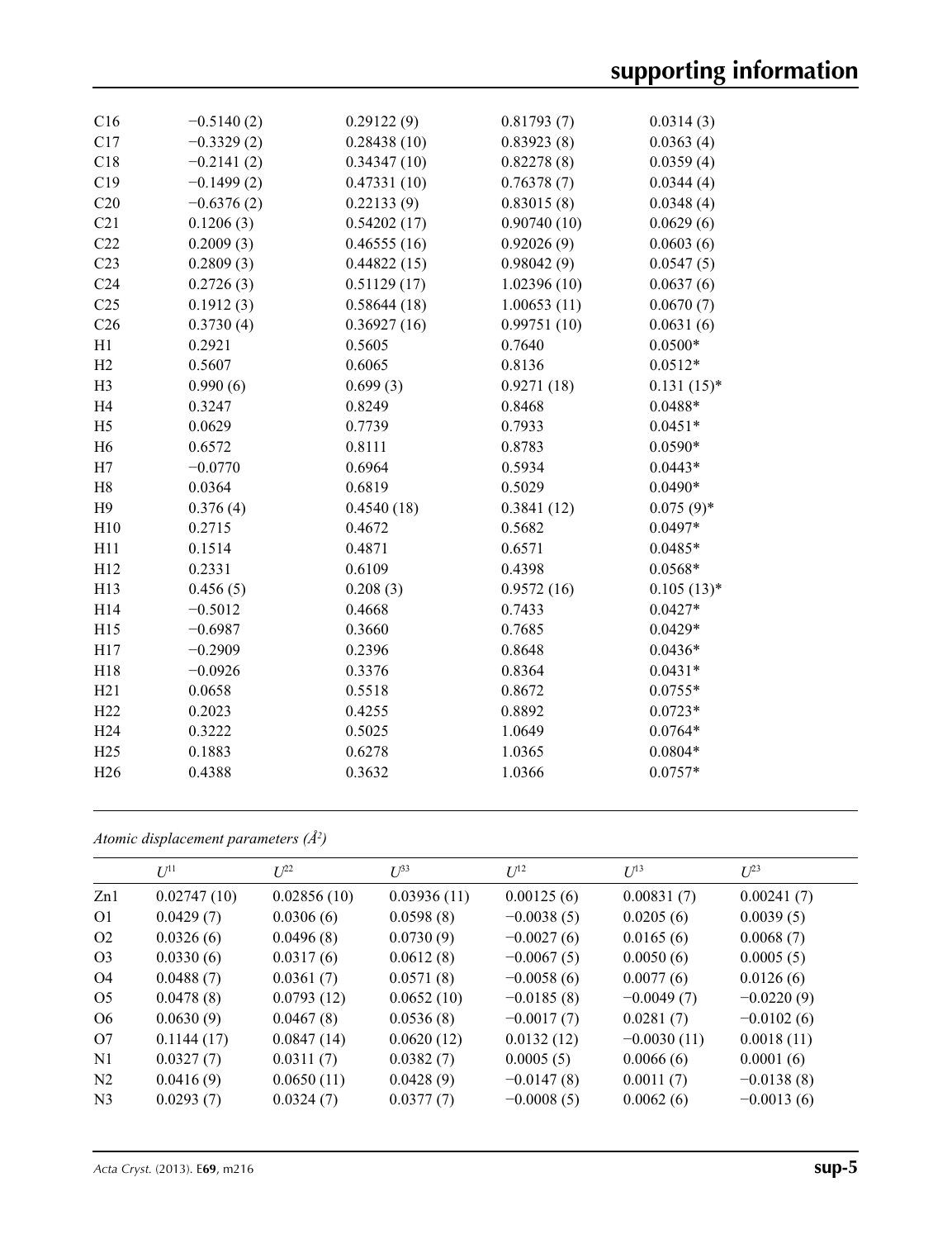| N <sub>4</sub>  | 0.0367(8)  | 0.0466(8)  | 0.0422(8)  | $-0.0037(6)$  | 0.0091(6)  | $-0.0074(7)$  |
|-----------------|------------|------------|------------|---------------|------------|---------------|
| N <sub>5</sub>  | 0.0432(9)  | 0.0849(14) | 0.0554(11) | $-0.0078(9)$  | 0.0050(8)  | $-0.0060(10)$ |
| N <sub>6</sub>  | 0.0698(13) | 0.0799(14) | 0.0540(11) | $-0.0014(11)$ | 0.0079(9)  | 0.0014(10)    |
| C1              | 0.0360(9)  | 0.0327(8)  | 0.0553(11) | 0.0017(7)     | 0.0033(8)  | $-0.0092(7)$  |
| C2              | 0.0339(9)  | 0.0408(9)  | 0.0524(11) | 0.0025(7)     | 0.0029(8)  | $-0.0083(8)$  |
| C <sub>3</sub>  | 0.0400(9)  | 0.0413(9)  | 0.0335(8)  | $-0.0079(7)$  | 0.0069(7)  | $-0.0032(7)$  |
| C4              | 0.0525(10) | 0.0340(8)  | 0.0365(9)  | $-0.0024(7)$  | 0.0098(8)  | $-0.0069(7)$  |
| C <sub>5</sub>  | 0.0423(9)  | 0.0345(8)  | 0.0381(9)  | 0.0054(7)     | 0.0129(7)  | $-0.0010(7)$  |
| C6              | 0.0511(11) | 0.0491(11) | 0.0462(11) | $-0.0129(9)$  | 0.0037(9)  | $-0.0101(8)$  |
| C7              | 0.0375(9)  | 0.0322(8)  | 0.0410(9)  | 0.0028(7)     | 0.0061(7)  | $-0.0008(7)$  |
| C8              | 0.0492(10) | 0.0351(8)  | 0.0388(9)  | 0.0023(7)     | 0.0081(8)  | 0.0037(7)     |
| C9              | 0.0370(9)  | 0.0373(9)  | 0.0394(9)  | $-0.0036(7)$  | 0.0086(7)  | $-0.0043(7)$  |
| C10             | 0.0399(9)  | 0.0395(9)  | 0.0454(10) | 0.0090(7)     | 0.0083(8)  | $-0.0012(7)$  |
| C11             | 0.0413(9)  | 0.0385(9)  | 0.0416(9)  | 0.0070(7)     | 0.0063(7)  | 0.0046(7)     |
| C12             | 0.0593(12) | 0.0405(10) | 0.0461(10) | $-0.0002(8)$  | 0.0204(9)  | $-0.0002(8)$  |
| C13             | 0.0309(8)  | 0.0272(7)  | 0.0385(8)  | $-0.0034(6)$  | 0.0094(6)  | $-0.0041(6)$  |
| C14             | 0.0328(8)  | 0.0256(7)  | 0.0491(9)  | 0.0022(6)     | 0.0085(7)  | 0.0036(7)     |
| C15             | 0.0274(8)  | 0.0311(8)  | 0.0490(10) | 0.0002(6)     | 0.0066(7)  | 0.0018(7)     |
| C16             | 0.0313(8)  | 0.0270(7)  | 0.0371(8)  | $-0.0027(6)$  | 0.0085(6)  | $-0.0013(6)$  |
| C17             | 0.0348(8)  | 0.0334(8)  | 0.0402(9)  | 0.0005(6)     | 0.0037(7)  | 0.0061(7)     |
| C18             | 0.0287(8)  | 0.0367(8)  | 0.0417(9)  | $-0.0014(6)$  | 0.0029(7)  | 0.0006(7)     |
| C19             | 0.0357(8)  | 0.0313(8)  | 0.0373(8)  | $-0.0059(6)$  | 0.0091(7)  | $-0.0045(6)$  |
| C20             | 0.0351(8)  | 0.0279(8)  | 0.0431(9)  | $-0.0031(6)$  | 0.0111(7)  | $-0.0022(7)$  |
| C <sub>21</sub> | 0.0549(12) | 0.0891(17) | 0.0432(11) | $-0.0147(12)$ | 0.0025(9)  | $-0.0012(11)$ |
| C22             | 0.0608(13) | 0.0814(16) | 0.0392(10) | $-0.0156(12)$ | 0.0096(9)  | $-0.0062(10)$ |
| C <sub>23</sub> | 0.0451(11) | 0.0778(14) | 0.0426(10) | $-0.0173(10)$ | 0.0114(8)  | $-0.0015(10)$ |
| C <sub>24</sub> | 0.0549(13) | 0.0956(18) | 0.0397(11) | $-0.0098(12)$ | 0.0045(9)  | $-0.0071(11)$ |
| C <sub>25</sub> | 0.0539(13) | 0.0950(19) | 0.0515(13) | $-0.0069(13)$ | 0.0057(10) | $-0.0186(12)$ |
| C <sub>26</sub> | 0.0637(14) | 0.0843(17) | 0.0420(11) | $-0.0127(12)$ | 0.0102(10) | 0.0050(11)    |
|                 |            |            |            |               |            |               |

*Geometric parameters (Å, º)*

| $Zn1-01$   | 1.9088(14) | $C14 - C15$ | 1.383(3) |
|------------|------------|-------------|----------|
| $Zn1-03i$  | 1.9501(13) | $C15 - C16$ | 1.387(3) |
| $Zn1-M1$   | 2.0289(13) | $C16 - C17$ | 1.388(3) |
| $Zn1-M3$   | 2.0327(15) | $C16 - C20$ | 1.500(3) |
| $O1 - C19$ | 1.279(2)   | $C17 - C18$ | 1.383(3) |
| $O2 - C19$ | 1.226(2)   | $C21 - C22$ | 1.366(4) |
| $O3 - C20$ | 1.2713(19) | $C22-C23$   | 1.394(3) |
| $O4 - C20$ | 1.245(2)   | $C23-C24$   | 1.389(4) |
| $O5 - N2$  | 1.385(3)   | $C23-C26$   | 1.453(4) |
| $O6 - N4$  | 1.393(3)   | $C24 - C25$ | 1.368(4) |
| $O7 - N6$  | 1.388(4)   | $O5-H3$     | 0.89(4)  |
| $N1 - C1$  | 1.342(3)   | $O6 - H9$   | 0.81(3)  |
| $N1 - C5$  | 1.336(2)   | $O7 - H13$  | 0.78(4)  |
| $N2-C6$    | 1.267(3)   | $Cl-H1$     | 0.930    |
| $N3-C7$    | 1.336(3)   | $C2-H2$     | 0.930    |
| $N3$ —C11  | 1.344(3)   | $C4 - H4$   | 0.930    |
|            |            |             |          |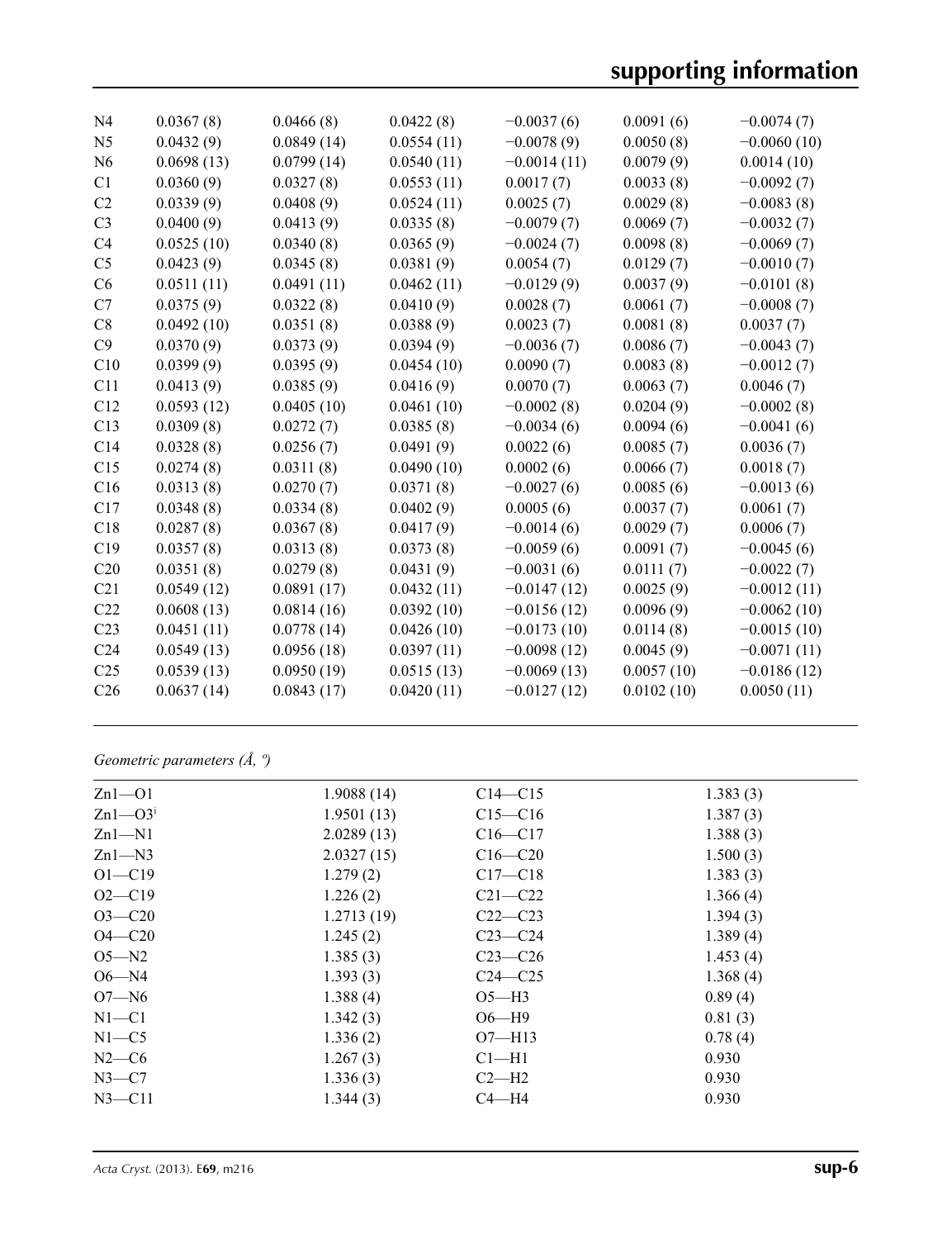| $N4 - C12$                | 1.258(3)    | $C5 - H5$          | 0.930              |
|---------------------------|-------------|--------------------|--------------------|
| $N5 - C21$                | 1.339(4)    | $C6 - H6$          | 0.930              |
| $N5 - C25$                | 1.337(3)    | $C7 - H7$          | 0.930              |
| $N6 - C26$                | 1.262(4)    | $C8 - H8$          | 0.930              |
| $C1 - C2$                 | 1.369(3)    | $C10 - H10$        | 0.930              |
| $C2-C3$                   | 1.390(3)    | $C11 - H11$        | 0.930              |
| $C3-C4$                   | 1.385(3)    | $C12 - H12$        | 0.930              |
| $C3-C6$                   | 1.464(3)    | $C14 - H14$        | 0.930              |
| $C4 - C5$                 | 1.381(3)    | $C15 - H15$        | 0.930              |
| $C7-C8$                   | 1.375(3)    | $C17 - H17$        | 0.930              |
| $C8-C9$                   | 1.386(3)    | $C18 - H18$        | 0.930              |
| $C9 - C10$                | 1.385(3)    | $C21 - H21$        | 0.930              |
| $C9 - C12$                |             | $C22-H22$          | 0.930              |
| $C10 - C11$               | 1.467(3)    |                    | 0.930              |
|                           | 1.378(3)    | $C24 - H24$        |                    |
| $C13 - C14$               | 1.390(3)    | $C25 - H25$        | 0.930              |
| $C13 - C18$               | 1.384(3)    | $C26 - H26$        | 0.930              |
| $C13 - C19$               | 1.502(3)    |                    |                    |
| $O1 - Zn1 - O3$           | 103.92(6)   | $N5 - C21 - C22$   | 124.4(2)           |
| $O1 - Zn1 - N1$           | 116.51(6)   | $C21 - C22 - C23$  | 119.2(2)           |
| $O1 - Zn1 - N3$           | 120.49(6)   | $C22-C23-C24$      | 116.8(3)           |
| $O3^i$ -Zn1-N1            | 102.30(6)   | $C22-C23-C26$      | 122.5(2)           |
| $O3^i$ -Zn1-N3            | 107.02(6)   | $C24 - C23 - C26$  | 120.69(19)         |
| $N1 - Zn1 - N3$           | 104.77(6)   | $C23-C24-C25$      | 119.9(2)           |
| $Zn1 - 01 - C19$          | 114.91(12)  | $N5 - C25 - C24$   | 123.7(3)           |
| $Zn1^{ii}$ - $O3$ - $C20$ | 119.68(10)  | $N6 - C26 - C23$   | 120.4(2)           |
| $Zn1 - N1 - C1$           | 118.72(11)  | $N2 - 05 - H3$     | 102(3)             |
| $Zn1-M1-C5$               | 123.01(11)  | $N4 - 06 - H9$     | 103(2)             |
| $C1-M1-C5$                | 117.62(14)  | $N6 - O7 - H13$    | 104(3)             |
| $O5 - N2 - C6$            | 112.76(18)  | $N1-C1-H1$         | 118.183            |
| $Zn1 - N3 - C7$           | 117.37(12)  | $C2-C1-H1$         | 118.181            |
| $Zn1 - N3 - C11$          | 124.92(11)  | $C1-C2-H2$         | 120.577            |
| $C7 - N3 - C11$           | 117.63(15)  | $C3-C2-H2$         | 120.575            |
| $O6 - N4 - C12$           | 111.28(16)  | $C3-C4-H4$         | 120.076            |
| $C21 - N5 - C25$          | 116.0(3)    | $C5-C4-H4$         | 120.063            |
| $O7 - N6 - C26$           | 111.6(2)    | $N1-C5-H5$         | 118.876            |
| $N1-C1-C2$                | 123.64(16)  | $C4-C5-H5$         | 118.881            |
| $C1-C2-C3$                | 118.85(16)  |                    |                    |
|                           |             | $N2$ – $C6$ – $H6$ | 120.410<br>120.420 |
| $C2-C3-C4$                | 117.76(16)  | $C3-C6-H6$         |                    |
| $C2-C3-C6$                | 121.03(17)  | $N3 - C7 - H7$     | 118.651            |
| $C4-C3-C6$                | 121.21(17)  | $C8-C7-H7$         | 118.656            |
| $C3-C4-C5$                | 119.86(16)  | $C7-C8-H8$         | 120.074            |
| $N1-C5-C4$                | 122.24(16)  | $C9-C8-H8$         | 120.082            |
| $N2-C6-C3$                | 119.17(18)  | $C9 - C10 - H10$   | 120.301            |
| $N3-C7-C8$                | 122.69(16)  | $C11 - C10 - H10$  | 120.286            |
| $C7 - C8 - C9$            | 119.84 (16) | $N3 - C11 - H11$   | 118.577            |
| $C8 - C9 - C10$           | 117.54(17)  | $C10-C11-H11$      | 118.577            |
| $C8 - C9 - C12$           | 118.92(16)  | N4-C12-H12         | 119.234            |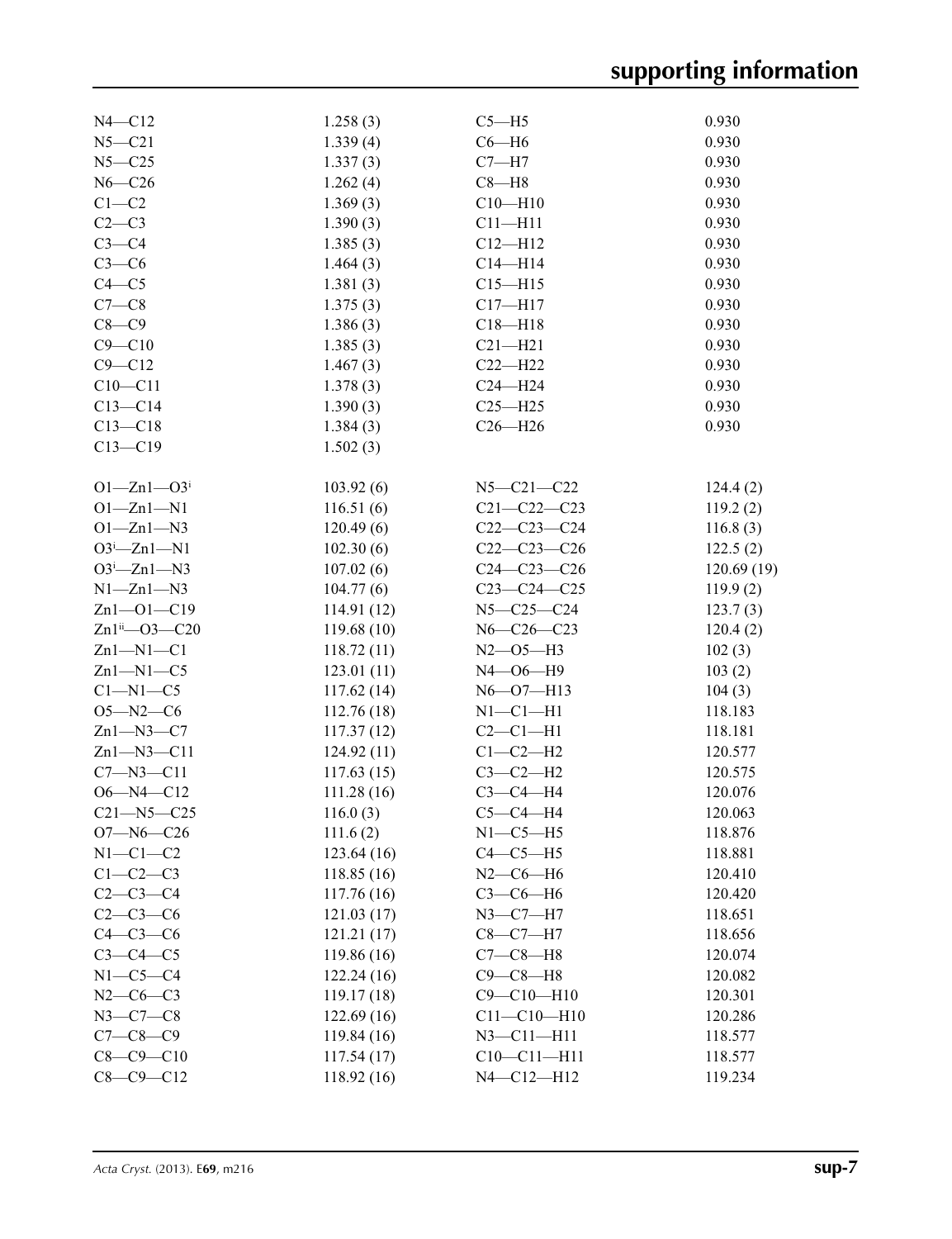| $C10-C9-C12$                                   | 123.51(16)    | $C9 - C12 - H12$      | 119.230       |
|------------------------------------------------|---------------|-----------------------|---------------|
| $C9 - C10 - C11$                               | 119.41(17)    | $C13 - C14 - H14$     | 119.625       |
| $N3 - C11 - C10$                               | 122.85(16)    | $C15 - C14 - H14$     | 119.627       |
| $N4 - C12 - C9$                                | 121.54(18)    | $C14 - C15 - H15$     | 120.158       |
| $C14 - C13 - C18$                              | 119.43(15)    | $C16 - C15 - H15$     | 120.177       |
| $C14 - C13 - C19$                              | 119.41(14)    | C16-C17-H17           | 119.676       |
| $C18 - C13 - C19$                              | 121.06(14)    | C18-C17-H17           | 119.670       |
| $C13 - C14 - C15$                              | 120.75(14)    | $C13 - C18 - H18$     | 120.059       |
| $C14 - C15 - C16$                              | 119.66(15)    | $C17 - C18 - H18$     | 120.071       |
| $C15-C16-C17$                                  | 119.55(15)    | $N5 - C21 - H21$      | 117.814       |
| $C15-C16-C20$                                  | 120.58 (14)   | $C22-C21-H21$         | 117.818       |
| $C17 - C16 - C20$                              | 119.74(14)    | $C21 - C22 - H22$     | 120.395       |
| $C16-C17-C18$                                  | 120.65(15)    | C23-C22-H22           | 120.411       |
| $C13 - C18 - C17$                              | 119.87(15)    | C23-C24-H24           | 120.064       |
| $O1 - C19 - O2$                                | 124.31(16)    | $C25-C24-H24$         | 120.069       |
| $O1 - C19 - C13$                               | 114.32(14)    | $N5 - C25 - H25$      | 118.127       |
| $O2 - C19 - C13$                               | 121.36(15)    | $C24 - C25 - H25$     | 118.128       |
| $O3 - C20 - O4$                                | 124.72(15)    | N6-C26-H26            | 119.823       |
| $O3 - C20 - C16$                               | 115.58(14)    | C23-C26-H26           | 119.820       |
| $O4 - C20 - C16$                               | 119.68(14)    |                       |               |
|                                                |               |                       |               |
| $O1 - Zn1 - O3$ <sup>i</sup> -C20 <sup>i</sup> | $-51.57(11)$  | $C2-C3-C6-N2$         | $-11.0(3)$    |
| $O3^{i}$ -Zn1- $O1$ -C19                       | $-177.30(8)$  | $C4 - C3 - C6 - N2$   | 169.38(16)    |
| $O1 - Zn1 - N1 - C1$                           | 84.68 (11)    | $C6 - C3 - C4 - C5$   | 178.20(15)    |
| $O1 - Zn1 - N1 - C5$                           | $-104.80(11)$ | $C3 - C4 - C5 - N1$   | 1.0(3)        |
| $N1 - Zn1 - O1 - C19$                          | $-65.65(10)$  | N3-C7-C8-C9           | 0.5(3)        |
| $O1 - Zn1 - N3 - C7$                           | 122.99(9)     | $C7-C8-C9-C10$        | 0.8(3)        |
| $O1 - Zn1 - N3 - C11$                          | $-60.34(11)$  | $C7 - C8 - C9 - C12$  | 179.15(14)    |
| $N3 - Zn1 - 01 - C19$                          | 62.98(10)     | $C8 - C9 - C10 - C11$ | $-0.7(3)$     |
| $O3^i$ -Zn1-N1-C1                              | $-162.75(9)$  | $C8-C9-C12-N4$        | $-164.73(16)$ |
| $O3^i$ -Zn1-N1-C5                              | 7.77(12)      | $C10-C9-C12-N4$       | 13.5(3)       |
| $N1 - Zn1 - O3 - C20$                          | $-173.22(10)$ | $C12-C9-C10-C11$      | $-179.00(15)$ |
| $O3^i$ -Zn1-N3-C7                              | 4.81(10)      | $C9 - C10 - C11 - N3$ | $-0.6(3)$     |
| $O3^i$ -Zn1-N3-C11                             | $-178.51(9)$  | $C14-C13-C18-C17$     | 0.8(3)        |
| $N3 - Zn1 - O3$ <sup>i</sup> -C20 <sup>i</sup> | 76.92(11)     | $C18-C13-C14-C15$     | $-2.2(3)$     |
| $N1 - Zn1 - N3 - C7$                           | $-103.31(9)$  | $C14-C13-C19-O1$      | 25.0(2)       |
| $N1 - Zn1 - N3 - C11$                          | 73.36(11)     | $C14-C13-C19-O2$      | $-154.27(14)$ |
| $N3 - Zn1 - N1 - C1$                           | $-51.20(10)$  | $C19-C13-C14-C15$     | 174.36(13)    |
| $N3 - Zn1 - N1 - C5$                           | 119.32(10)    | $C18-C13-C19-O1$      | $-158.55(14)$ |
| $Zn1 - 01 - C19 - 02$                          | 3.1(2)        | $C18-C13-C19-O2$      | 22.2(3)       |
| $Zn1 - 01 - C19 - C13$                         | $-176.10(8)$  | $C19-C13-C18-C17$     | $-175.65(13)$ |
| Zn1ii-03-C20-04                                | $-22.5(3)$    | $C13-C14-C15-C16$     | 0.9(3)        |
| $Zn1^{ii}$ - $O3$ - $C20$ - $C16$              | 156.16(9)     | $C14-C15-C16-C17$     | 1.7(3)        |
| $Zn1-M1-C1-C2$                                 | 169.39(12)    | $C14-C15-C16-C20$     | $-174.19(14)$ |
| $Zn1-M1-C5-C4$                                 | $-170.06(10)$ | $C15-C16-C17-C18$     | $-3.0(3)$     |
| $Cl-M1-C5-C4$                                  | 0.6(3)        | $C15-C16-C20-03$      | 8.3(3)        |
| $C5-M1-C1-C2$                                  | $-1.6(3)$     | $C15-C16-C20-04$      | $-172.96(15)$ |
| $O5 - N2 - C6 - C3$                            | $-179.56(15)$ | $C17-C16-C20-03$      | $-167.49(14)$ |